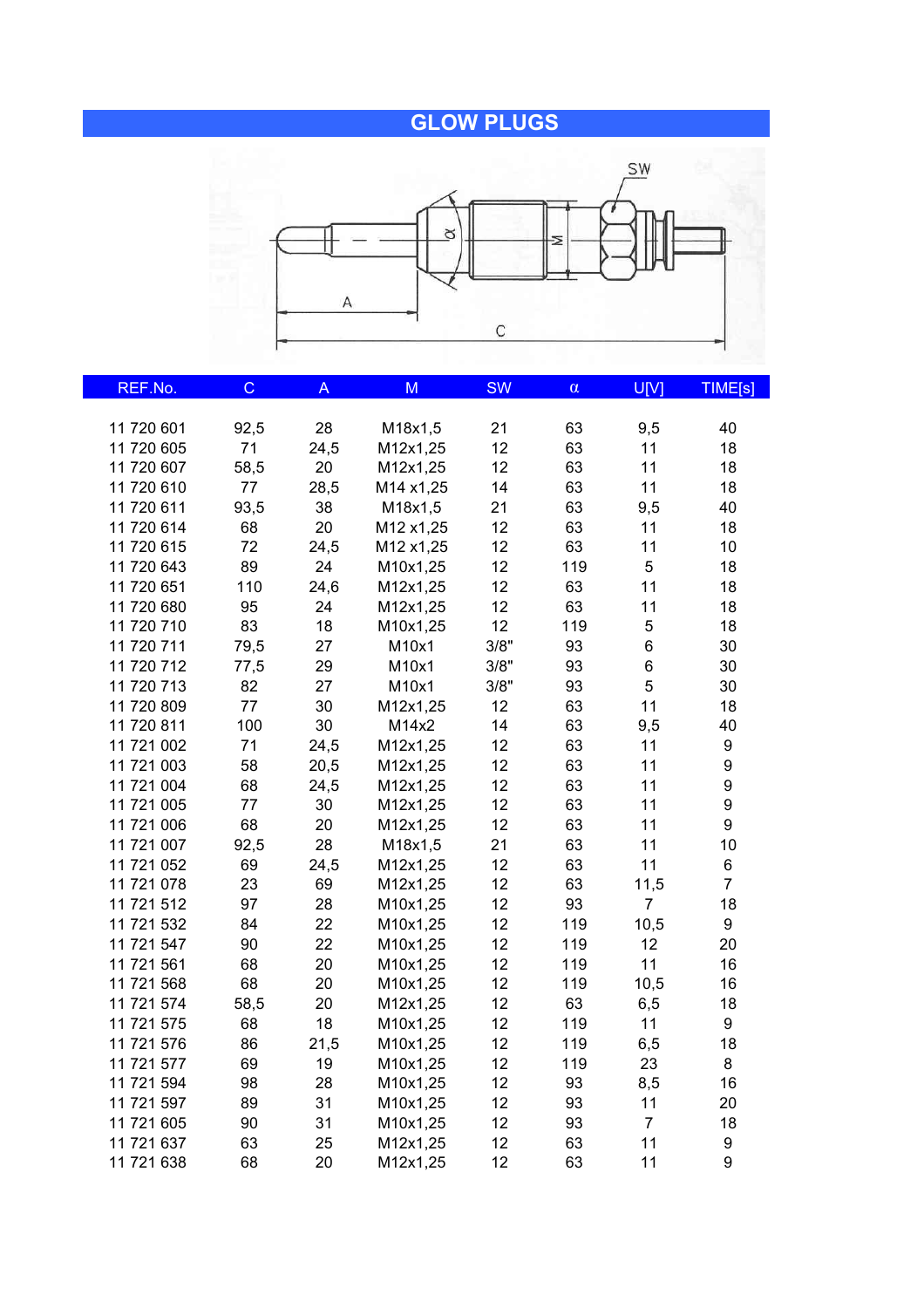| 11 721 655 | 72    | 24,5 | M12x1,25 | 12   | 63  | 12,5 | 7  |
|------------|-------|------|----------|------|-----|------|----|
| 11 721 656 | 72    | 24,5 | M12x1,25 | 12   | 63  | 11   | 6  |
| 11 721 657 | 59    | 20,5 | M12x1,25 | 12   | 63  | 11   | 6  |
| 11 721 659 | 92    | 24,5 | M10x1    | 10   | 63  | 11   | 5  |
| 11 721 661 | 87    | 30   | M10x1    | 10   | 63  | 11,5 | 5  |
| 11 721 665 | 59,5  | 20   | M12x1,25 | 12   | 63  | 11,5 | 5  |
| 11 721 667 | 92    | 32   | M10x1,25 | 12   | 93  | 11   | 5  |
| 11 721 671 | 60    | 18   | M12x1,25 | 12   | 63  | 11,5 | 6  |
| 11 721 687 | 120   | 24,5 | M12x1,25 | 12   | 63  | 11   | 10 |
| 11 721 691 | 81,5  | 18   | M10x1,25 | 12   | 119 | 11   | 8  |
| 11 721 692 | 87,5  | 24   | M10x1,25 | 12   | 119 | 11   | 8  |
| 11 721 693 | 118,5 | 33   | M10x1    | 10   | 93  | 11   | 4  |
| 11 721 700 | 96    | 19   | M10x1,25 | 12   | 123 | 11   | 5  |
| 11 721 701 | 81    | 19   | M10x1,25 | 12   | 123 | 11   | 5  |
| 11 721 702 | 97    | 28   | M10x1    | 16   | 63  | 12   | 20 |
| 11 721 703 | 95    | 22   | M10x1,25 | 12   | 119 | 6    | 10 |
| 11 721 709 | 93    | 24,5 | M10x1    | 10   | 63  | 11   | 7  |
| 11 721 710 | 90    | 22   | M10x1,25 | 12   | 123 | 5    | 20 |
| 11 721 711 | 97    | 28   | M10x1,25 | 12   | 119 | 11   | 5  |
| 11 721 712 | 72    | 25   | M12x1,25 | 12   | 63  | 11   | 5  |
| 11 721 715 | 77,5  | 29   | M10x1    | 3/8" | 93  | 11   | 7  |
| 11 721 716 | 129,5 | 31,5 | M10x1    | 3/8" | 93  | 11   | 7  |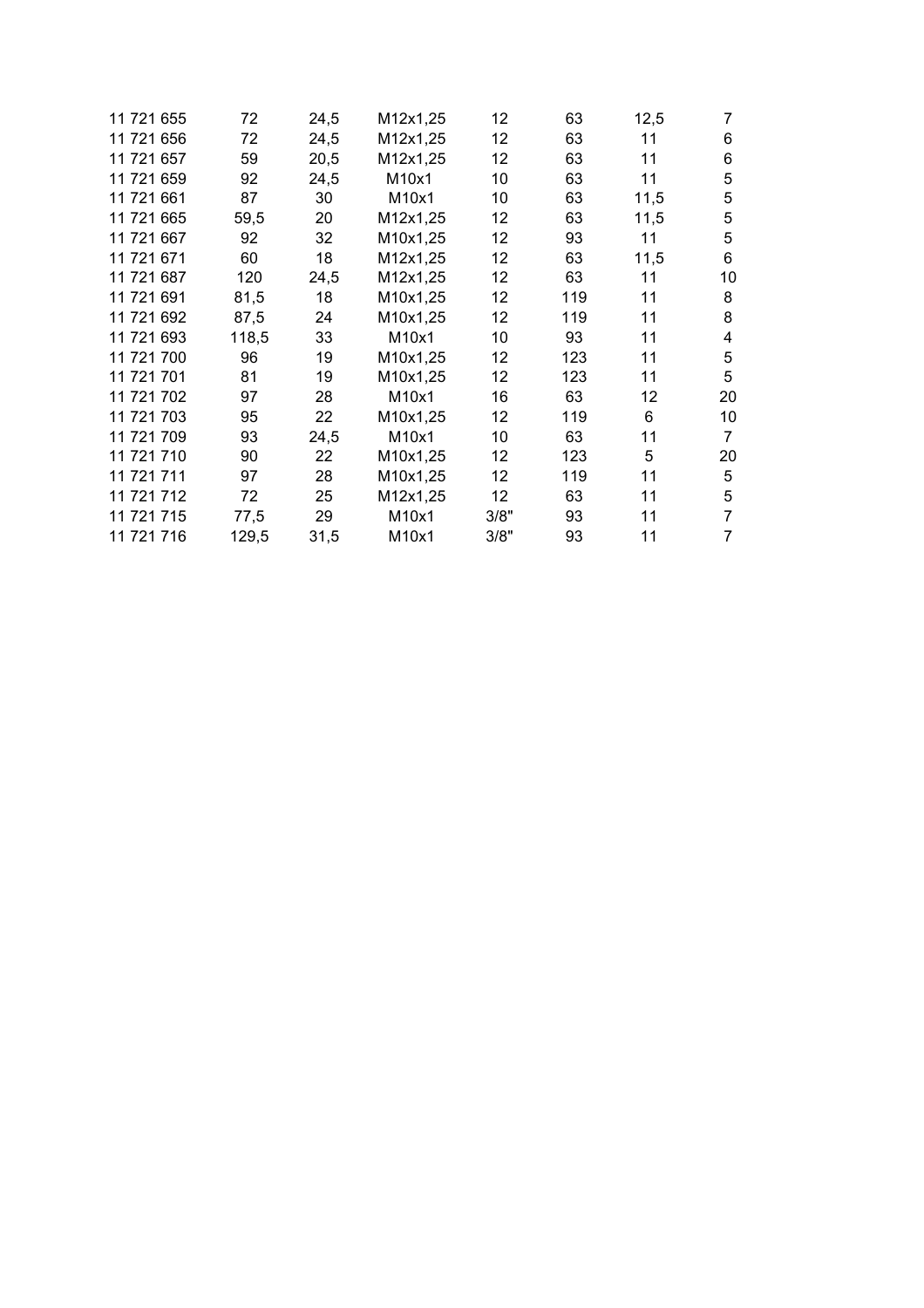POSTHEATING

Postheating